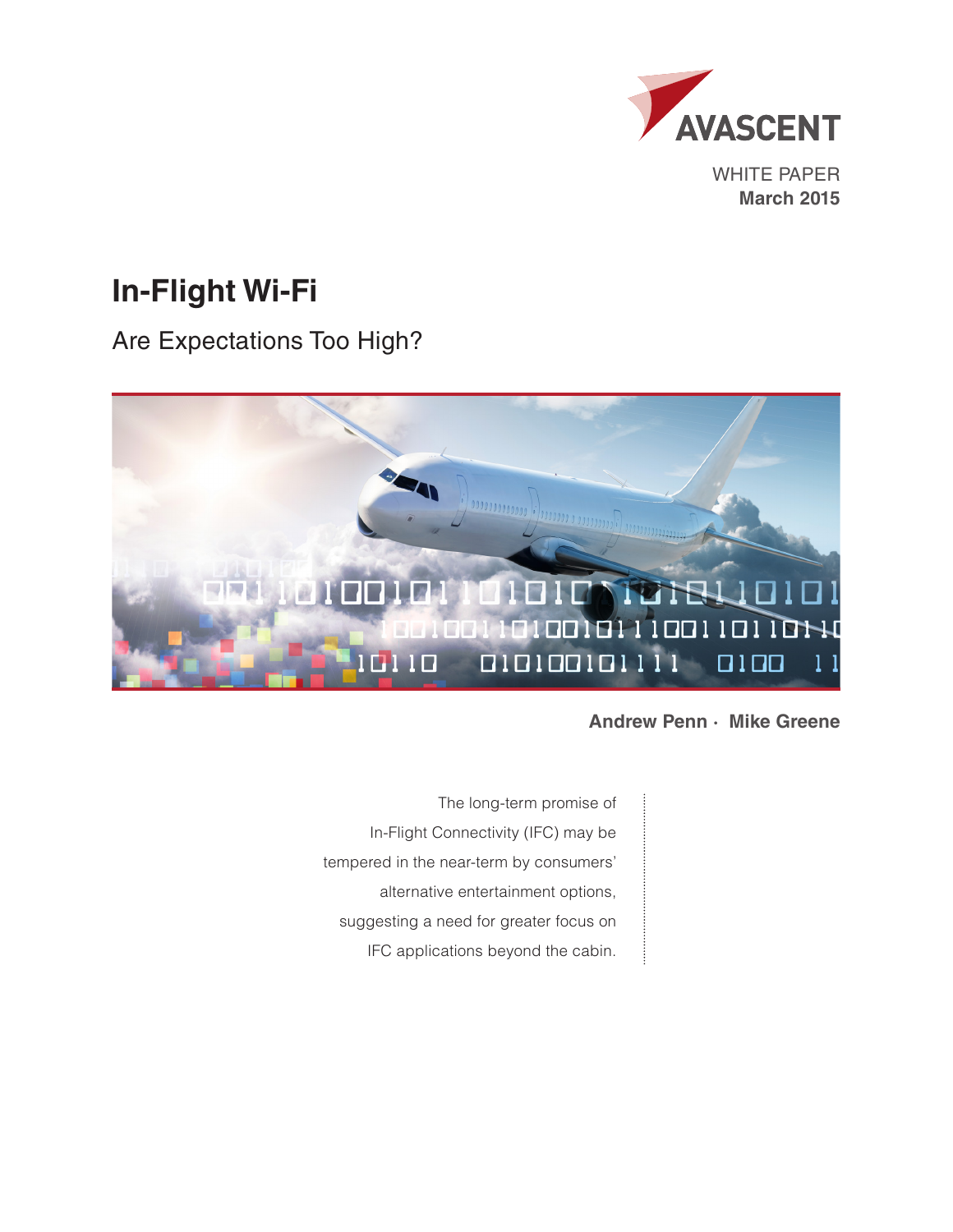

IN-FLIGHT WI-FI

**The sky may be the limit for in-flight connectivity (IFC) over the long-term; however near-term adoption may be tempered by consumers' alternative entertainment options. Consumer broadband habits and onboard Wi-Fi take rates to-date suggest that already-deployed technologies (such as DTH over Wi-Fi, and onboard, server-stored content) may limit nearterm demand for in-flight broadband.**

**Providers would be wise to plan accordingly by considering additional offerings and business models to drive revenue generation in the aircraft connectivity market.**

# Over a decade of broadband IFC – from slow start to rapid investment

Despite a slow start, the last few years have seen significant investment and new entrants into the broadband IFC market. Boeing's first-to-market commercial IFC offering in 2004 was cancelled after only two years of service, citing weak airline customer demand. But today six different IFC providers are in the market and in fact are working hard just to keep pace with surging demand from the airlines, which are investing hundreds of millions of dollars to get connectivity off the ground. In fact, the leading US market IFC provider, Gogo, has a backlog of more than

1,000 aircraft, and the past three years have seen numerous transactions, partnerships, and new products in the IFC space—all while equipment prices have fallen by 80-90%. It appears that the era of airline customer connectivity has arrived.

### But… should we curb our IFC enthusiasm?

Although many signs in the IFC market point up, some stakeholder actions suggest the market may still face headwinds. For example, AT&T exited its IFC partnership with Honeywell only eight months after it entered the market. There are, of course, a number of reasons why AT&T may have backed out, such as entrenched competition or more enticing alternative investments. One intriguing possibility, however, is that services demand from passengers may need more time to catch up with the airlines' recent IFC adoption. And, at almost 80% of current global IFC revenue, services are where the money is.

Nearly one quarter of all commercial airline miles flown are on aircraft outfitted with cabin Wi-Fi, however, current onboard Wi-Fi take rates appear low. Gogo has reported take rates at under 7%, and higher-speed, free offerings from JetBlue and Norwegian Air are seeing rates of only 40% and 35%, respectively.

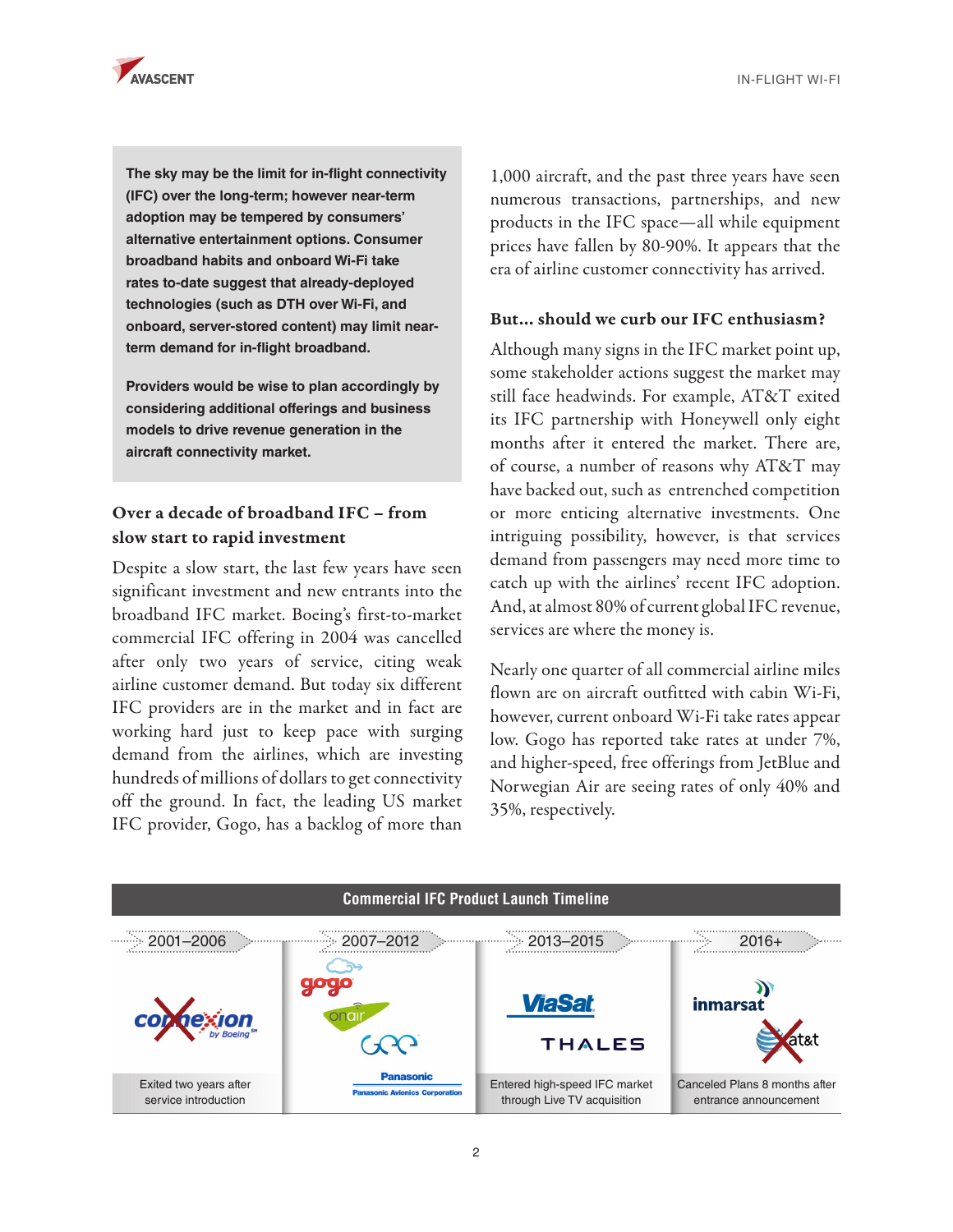



## Substitutes for real-time IFC: video entertainment alternatives

With a survey-estimated four out of five passengers carrying Wi-Fi-enabled personal devices, these take rates may seem low; but taken in the context of wider consumer broadband demand, these rates begin to make sense. Broadband customers look to video for their entertainment: Last year Cisco estimated that 78% of all internet traffic comes from streaming video. However, multiple methods of in-flight video already exist, including legacy seatback screens, customer-downloaded content brought aboard, and recent offerings of onboard server content (e.g., Gogo Vision) or Wi-Fi DTH (e.g., Southwest Dish) distributed to a customer's own device. Notably, all of these options have

**Broadband customers look to video for their entertainment: Last year Cisco estimated that 78% of all internet traffic comes from streaming video.**  one thing in common: these IFC entertainment substitutes do not need two-way connectivity. They are delivered over an onboard network that requires no data transfers from the aircraft, and the content's local nature results in performance that is comparable to even a home-based cable provider's "On Demand" offering.

# Consumers are content religious but delivery agnostic

Passengers do not care whether House of Cards is streamed from their Netflix library or from an onboard server; current onboard Wi-Fi take rates reflect this fact. Moreover, some IFC providers have recognized this, with connectivity leader Gogo developing Vision, its server-based video entertainment offering (e.g., Delta Studio). Eventually most passengers will demand some form of real-time connectivity from 30,000 feet. In the near term, however, current Wi-Fi distributed DTH and onboard server-based content will likely be sufficient for many – potentially slowing consumer growth.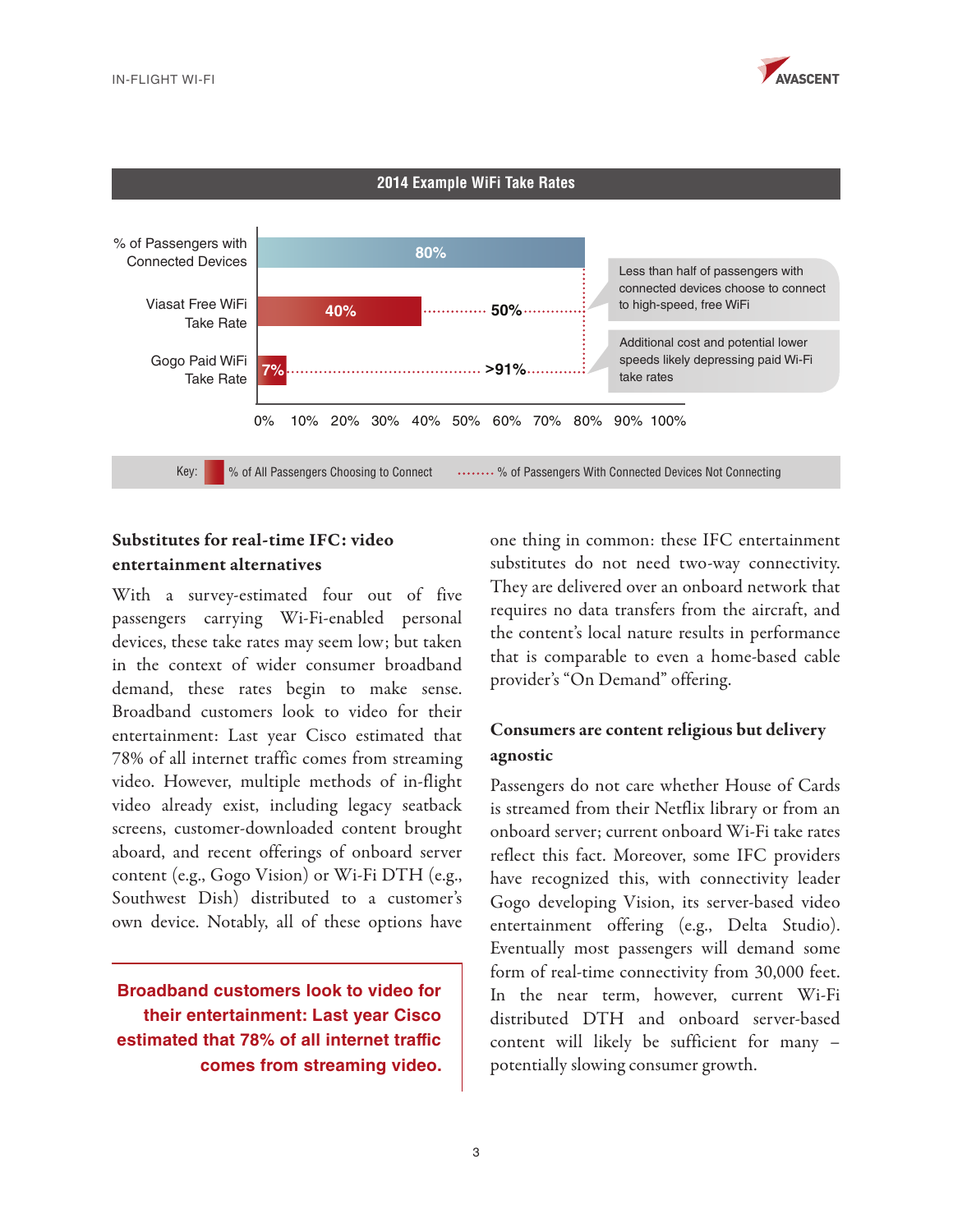

| <b>In-Flight WiFi Substitutes</b> |                        |                                                            |
|-----------------------------------|------------------------|------------------------------------------------------------|
| <b>WiFi Substitute</b>            | <b>Delivery Method</b> | <b>Example Offerings</b>                                   |
| DTH TV                            | Seat-back screen       | Seatback DTH<br>jetBlue<br>$+ TV$<br>teatures <sup>®</sup> |
| <b>Cached Content</b><br>⊟        |                        | <b>Cached Content</b><br><b>ADELTA</b><br><b>STUDIO</b>    |
| Personal Content                  | <b>Personal Device</b> | Personal Device DTH                                        |

**While cabin IFC represents the biggest long-term market, operators and OEMs in the near-term might look to more creative business models and new offerings to supplement their core IFC business.**

#### Longer-term promise – personalized content

A recent study indicated that the millennial generation finds YouTube content more entertaining than TV content. If this trend continues, the next decade should bring higher IFC demand as the current entertainment substitutes become insufficient. However, there will be significant pressure on operators and service providers to meet high revenue expectations in the nearer-term. This suggests anyone in the IFC market value chain should consider whether they are doing enough to close their business case – and whether more creative approaches to monetization are needed, for example, more flexible pricing models, partnerships and sponsor agreements – and potentially extending offerings to the cockpit and to flight operations data services.